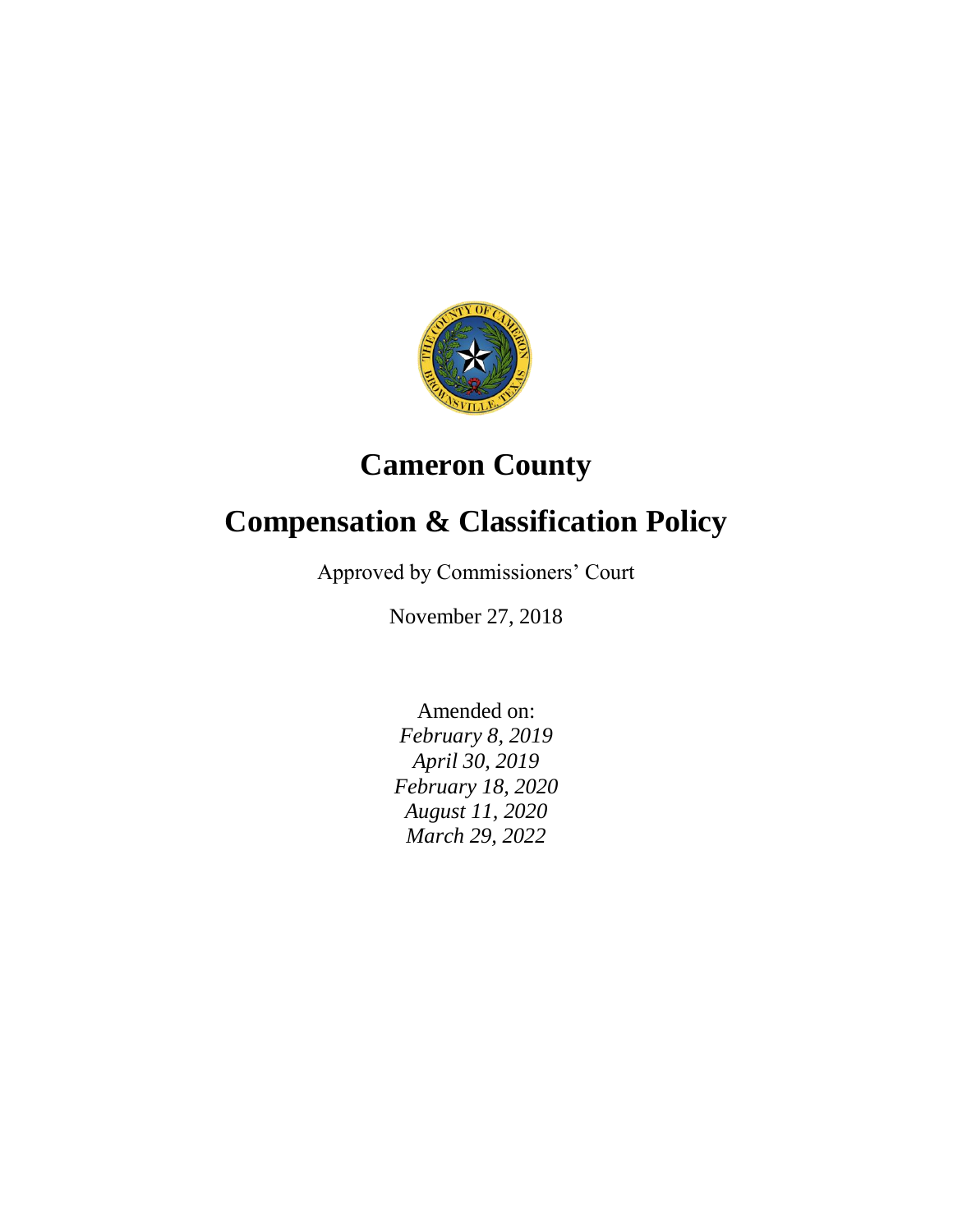# **Table of Contents**

| Implementation of Compensation and Classification Plan4 |
|---------------------------------------------------------|
|                                                         |
|                                                         |
|                                                         |
|                                                         |
|                                                         |
|                                                         |
|                                                         |
|                                                         |
|                                                         |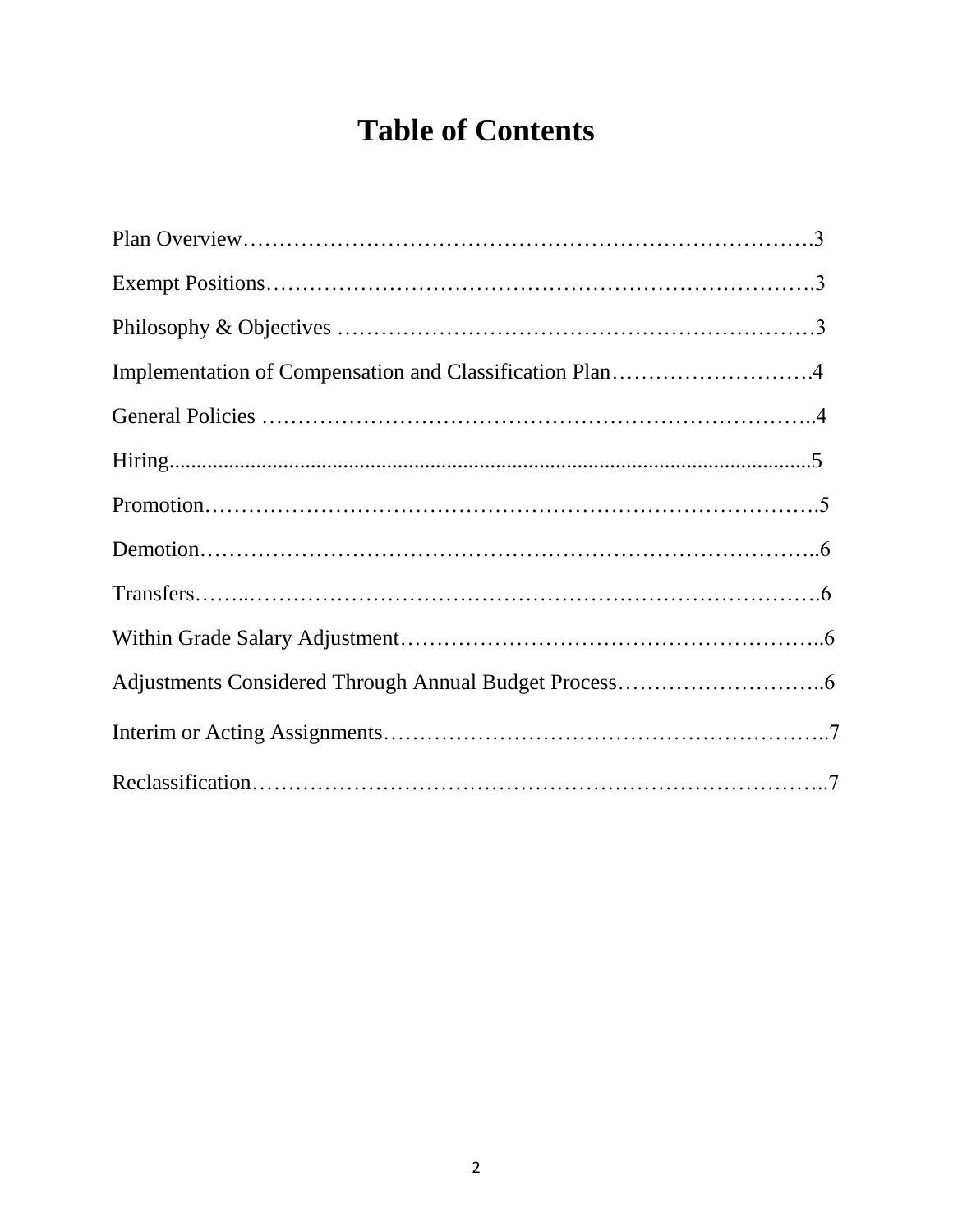#### **Plan Overview**

The Compensation and Classification Plan provides for a new pay grade structure of all positions as authorized by the Cameron County Commissioners' Court. Each job classification has a corresponding salary range from minimum to maximum as approved by the Commissioners Court.

## **Exempt Positions**

The Compensation and Classification plan does not apply to elected officials or to the following for reasons that their positions are appointed, their salaries are set by other governing bodies, they abide by separate pay plans**, or the exemption has been approved by Commissioners' Court**:

#### *Section Amended on April 30, 2019*

- 1) Juvenile Probation Department
- 2) Office of the County Auditor
- 3) Court Reporters of the District Courts
- 4) Non-clerical staff of the District Attorney's Office
- 5) Grant-funded positions (all or majority)
- 6) Part time, temporary, seasonal, contract positions
- 7) Extension Agents
- **8) Health Authority** *Section Amended on February 8, 2019*
- **9) Chief Deputy (District and County Clerk, Tax Assessor-Collector)** *Section Amended on April 30, 2019*
- **10) Court Reporters of the County Courts at Law** *Section Amended on August 11, 2020*
- **11) Juvenile Public Defender #1 & #2** *Section Amended on March 29, 2022*

## **Philosophy & Objectives**

The County strives to provide a total compensation program that is competitive among all peer and competitor organizations in the defined marketplace.

Benchmarking of classifications is used as a best practice for compensation of similar positions.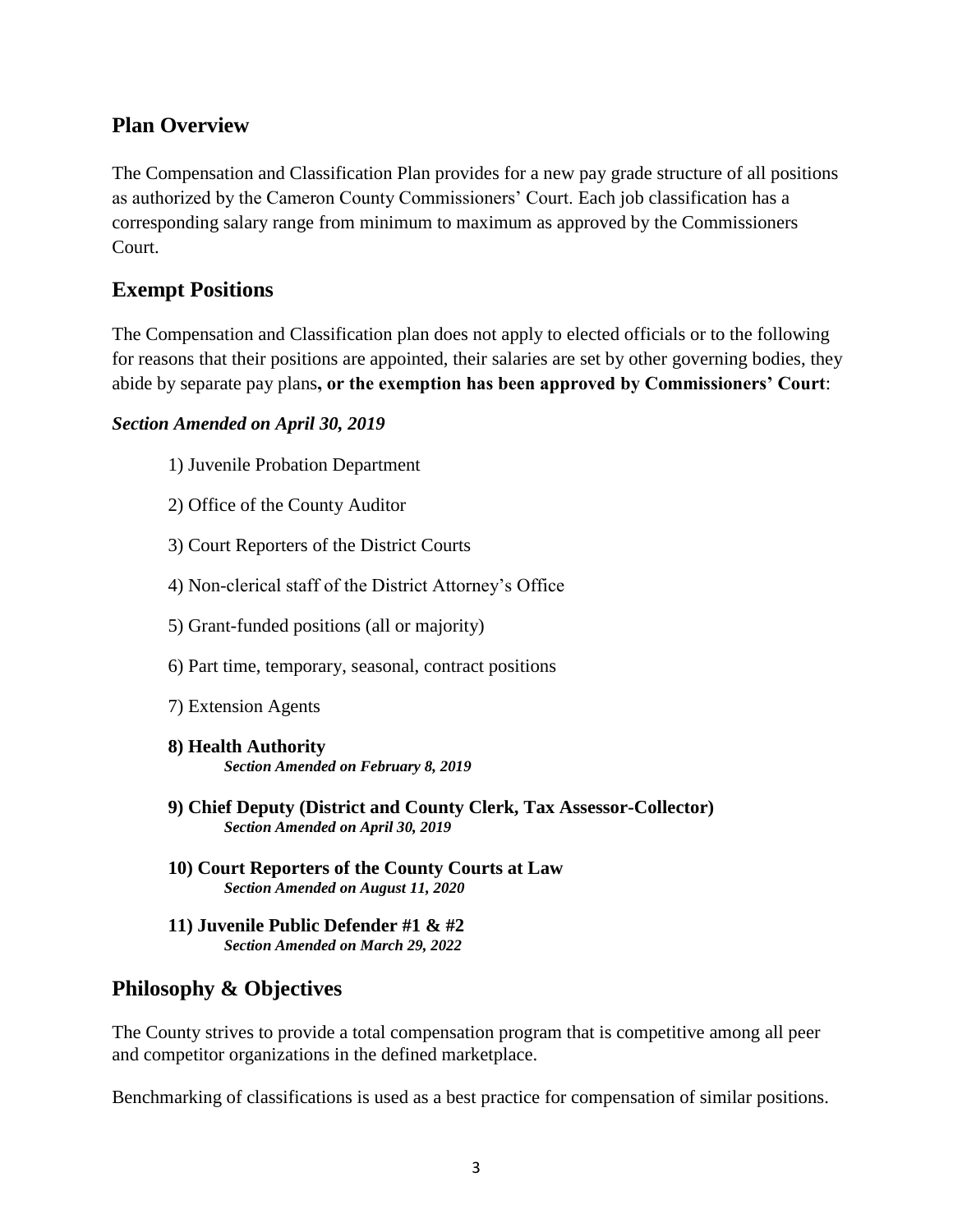Competitive ranges are established, based on a combination of market conditions and internal relationships, for classifications to provide the flexibility needed to address the changing needs of the County.

Starting pay for new employees is based upon education and work experience related to minimum position requirements, additional compensable factors identified prior to the recruitment and market conditions.

Employees are eligible for pay increases resulting from promotions and reclassifications to a class in a higher pay grade.

Part-time/temporary or other casual employees may not be eligible for the same level of benefits as full-time employees.

Fair Labor Standards Act (FLSA), Americans with Disabilities Act (ADA), Affordable Care Act (ACA) and any other legal requirements will be consistently and fairly applied to positions.

To ensure that Cameron County compensation structure remains competitive, pay ranges for all positions are reviewed as needed.

# **Implementation of Compensation and Classification Study**

Internal Equity/Decompression Adjustments as a result of the implementation of this systemwide study shall not be subject to the same guidelines as the "Reclassification" guidelines, nor are they tied to any other existing or proposed policies governing salary adjustments. Internal Equity/Decompression Adjustments are the result of the application of a formula, applied to all positions in the same pay plan and are administered to insure that employees' salaries are internally equitable. They do not reflect an individual "job audit" of a single member incumbent "reclassification", "promotion" or "demotion". Internal Equity/Decompression Adjustments are not tied to performance measures.

# **General Policies**

The following addresses both the implementation of the plan as well as the on-going administration/maintenance. This section does not cover all Personnel Policies of the County, only those considered to be relevant specifically to the implementation and administration/maintenance of the new Compensation and Classification Plan. It is important to note that for this new classification/compensation structure to maintain internal equity and external competitiveness, it is necessary for there to be a central control (gatekeeper) that will retain an objective overall organizational perspective. This function should reside with the Human Resources Department. This is widely considered not only "best practice" but is typically where this authority resides in public sector organizations. This authority can be over-ridden by the Commissioners' Court.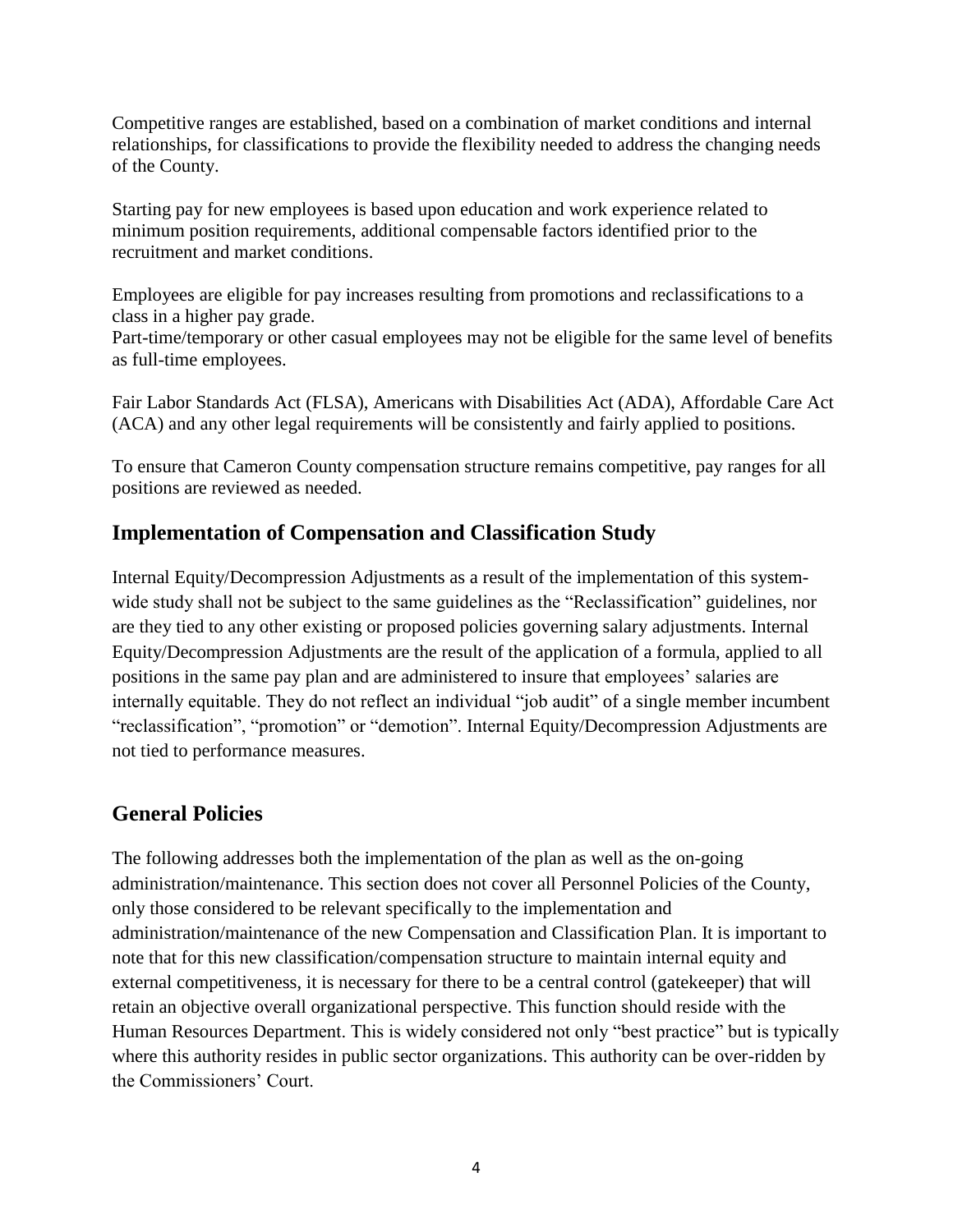## **Hiring**

*All hires must be executed following the Cameron County Personnel Policies Manual and/or the Cameron County Civil Service Rules and Regulations and are dependent on budgeted funds being available.*

When a position becomes vacant, the salary associated with the position will automatically revert to the minimum salary of the pay grade established by the Compensation and Classification Plan.

1. The hire rate for a new employee with no additional equivalent and relevant level experience is at the entry level of the salary range to which the classification is assigned.

2. Department Heads may request a higher entry level salary for a new employee based on equivalent and relevant work experience. The Human Resources Department will do reference and work experience checks on those employees that are requested to have starting salaries above the minimum of the grade. The Human Resources Department must approve any starting salary request for a new employee above the minimum. Salary adjustments above the minimum of the grade will be calculated by adding one percent per year of equivalent and relevant work experience completed with a maximum of 10%.

3. Only the Commissioners' Court can approve a starting salary that exceeds an amount as determined by this section.

## **Promotion**

*All promotions must be executed following the Cameron County Personnel Policies Manual and/or the Cameron County Civil Service Rules and Regulations and are dependent on budgeted funds being available.*

1. When an employee is promoted, as a result of a competitive appointment to a vacant position assigned to a higher pay grade, the salary placement within the new pay grade shall be determined as follows: apply **5**% of the salary of the previous grade for promotions of one pay grade, and an additional **2.5**% for each additional pay grade. The resulting required increase in pay will be no less than the minimum of the new pay grade and no less than a **5**% salary increase but not more than **10**% or the maximum salary of the assigned pay grade, whichever is less. If the employee would be eligible for placement within the new grade at a level greater than **10**%, based on the same criteria established to determine placement of an outside applicant within the grade at hire, the employee may be offered that salary based on prior approval from the Human Resources Department.

#### *Section Amended on February 8, 2019*

2. The hourly rate of an employee will be the basis for calculating the pay increase when the promotion results in a change in hours worked.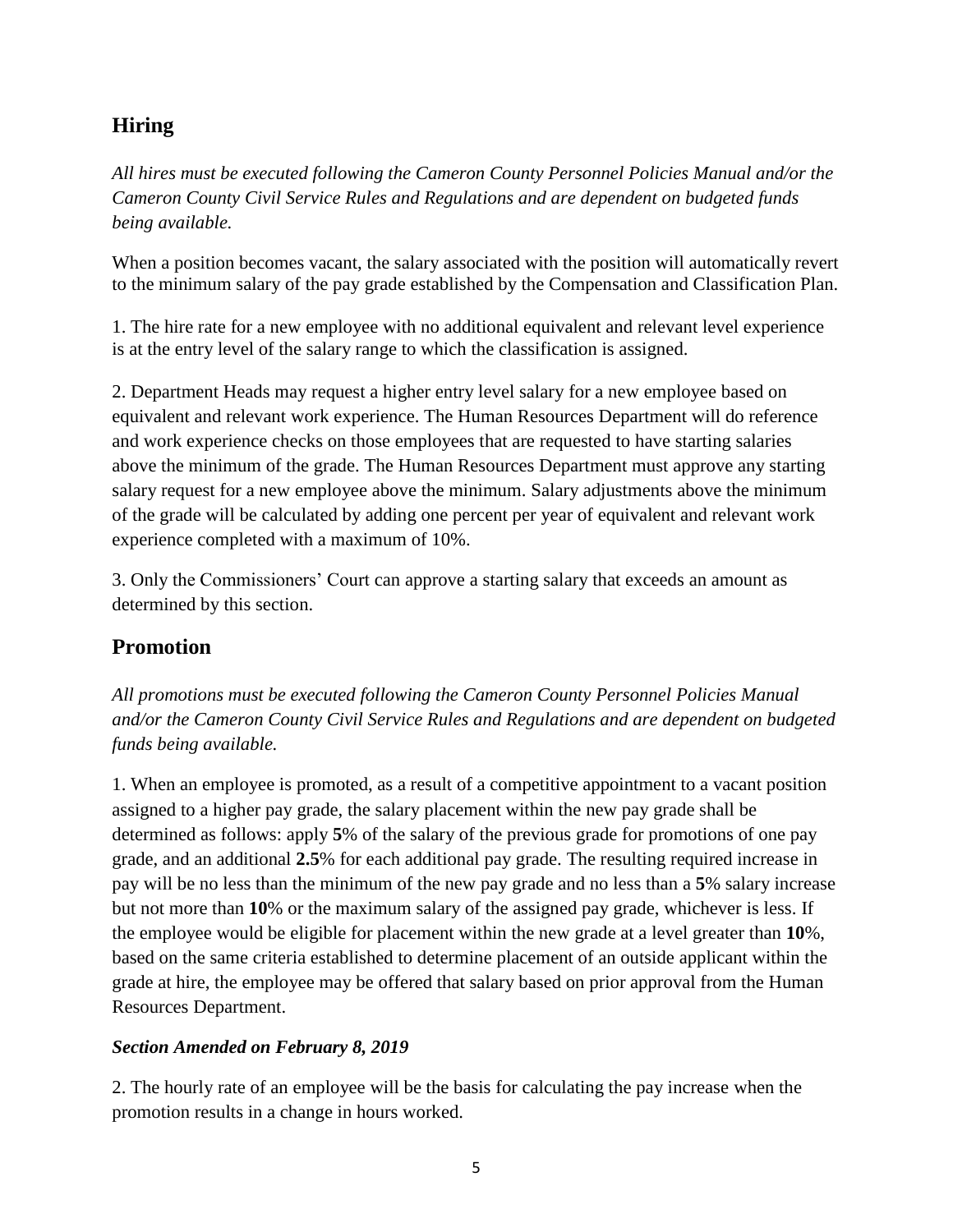## **Demotion**

*All demotions must be executed following the Cameron County Personnel Policies Manual and/or the Cameron County Civil Service Rules and Regulations.*

A demotion occurs when an employee is moved from a position in one classification to a position in another classification and the new classification is in a pay grade that is lower than the pay grade of the original classification.

When an employee is demoted to a lower pay grade for discipline reasons, or at their own voluntary request, the employee shall **be compensated using the years of experience in their current job at the lower pay grade.** If the employee is subsequently promoted to a classification at or below the grade of the class from which they were demoted, their salary should remain the same, except that the employee must be at least at the minimum of the grade.

#### *Section Amended on February 8, 2019*

## **Lateral Transfer & Transfer From a Position Outside of the Plan**

*All lateral transfers must be executed following the Cameron County Personnel Policies Manual and/or the Cameron County Civil Service Rules and Regulations.*

A lateral transfer occurs when an employee moves from a position **within the plan** to a different position **within the plan** in the same pay grade, regardless of title. Because there is no change in pay grade there shall be no adjustment in base salary. A lateral transfer is considered neither a reclassification nor a promotion.

**If a full time employee of Cameron County transfers from a position without an assigned pay grade to a position with an assigned pay grade, the Human Resources Department will evaluate and compare the employee's previous position(s) held to the new position and establish an experience date used to determine the employee's salary. If the determined experience date commends a salary higher than the minimum of the pay grade, the Human Resources Department shall provide documentation for processing the transfer.**

#### *Section Amended on February 18, 2020*

## **Within Grade Salary Adjustment**

An adjustment to an employee's salary within the grade may be made based on criteria preestablished through collaboration with and approval from the Human Resources Department. These criteria may include licensure/certification, advanced education or other objectively verifiable measure that is not required for qualification and that enhances the employee's value to the County. Other employees, in similarly functioning positions in the same classification, meeting the same criteria should be adjusted in the same manner.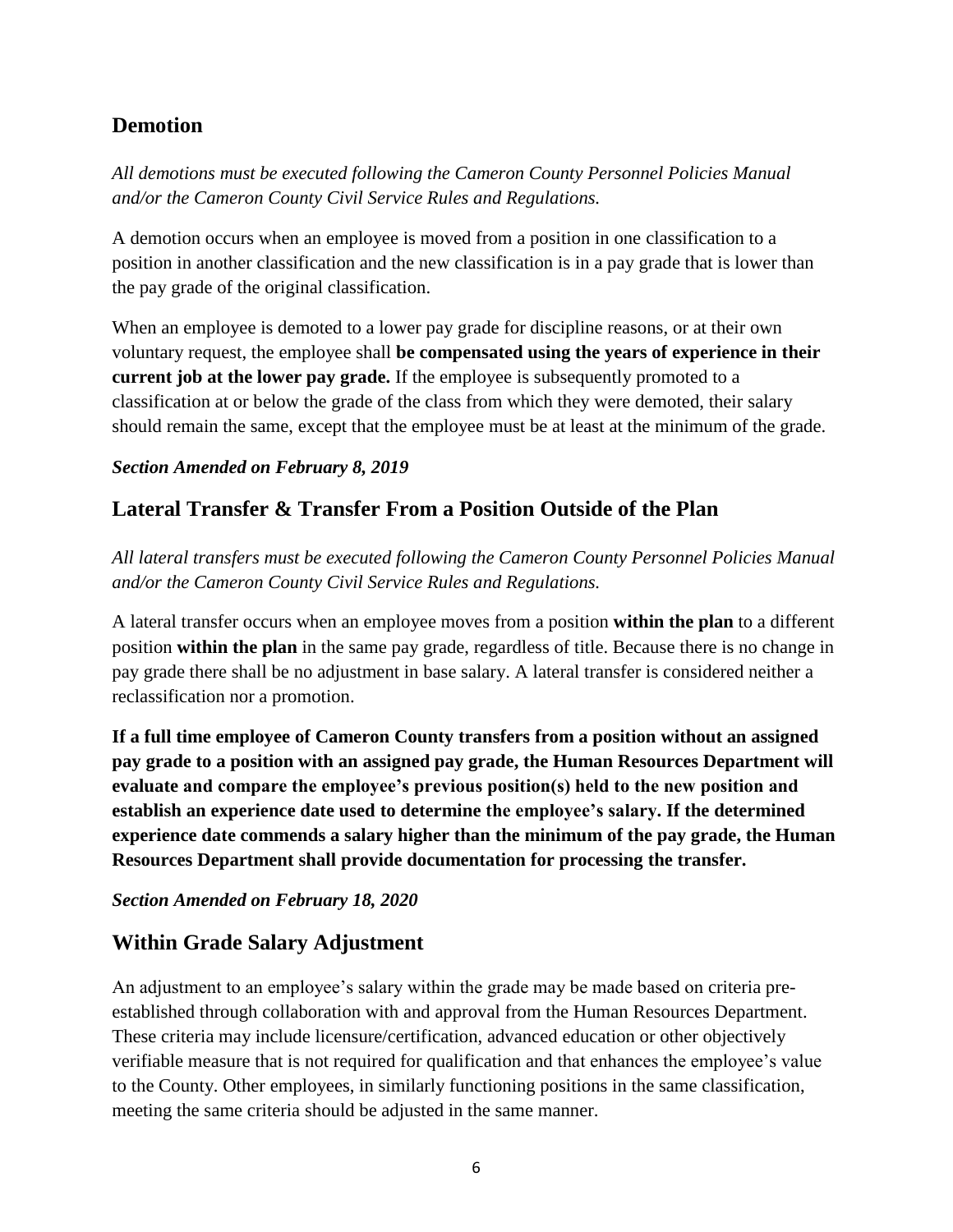## **Adjustments Considered Through Annual Budget Process**

Should the Commissioners' Court consider adjusting employee salaries through the annual budget process, each of following shall be met:

- 1. Employee must have worked at least 365 days in the current position by the first day of the forthcoming fiscal year
- 2. Employee shall have received no written documentation in the last 365 days (excluding verbal and written verbal reprimands)
- 3. The Department Head must have an employee evaluation and a recommendation to adjust salary form submitted to the Human Resources Department

## **Interim or Acting Assignment**

If a vacancy or approved long-term absence occurs and there is an operational need to continue services or activities associated with the position, regardless of the budget status of the position, a regular employee, who is found to be qualified for work by the Human Resources Department, may be assigned by the Department Director to temporarily assume a substantial portion of the duties of the position provided that employee meets the minimum qualifications required for the position.

If the interim or "acting" assignment is to a position in in a higher pay grade and extends beyond 30 days, but less than 6 months, the change in pay shall be determined using the same guidelines proscribed for a promotion. Employees receiving temporary assignment pay shall sign a document acknowledging that they are receiving "Interim/Acting Assignment Pay" and also acknowledging that when the temporary assignment ends, the "assignment pay" will also end and they shall return to their previous salary adjusted for any salary changes for which the employee was otherwise eligible.

## **Reclassification**

With the adoption of the new compensation pay grade structure and the internal realignment of classifications, as well as individual incumbents to the correct job assignment, reclassification of job/incumbents should be a rare occurrence.

Should a department head request a reclassification for a position within their department, they must provide fully documented substantiation of a dramatic and substantial work change. The Human Resources Department will do a desk audit of the position and other positions within the work unit to determine if the change in duties and core functions is sufficient to warrant placement in another job title at a higher or lower level.